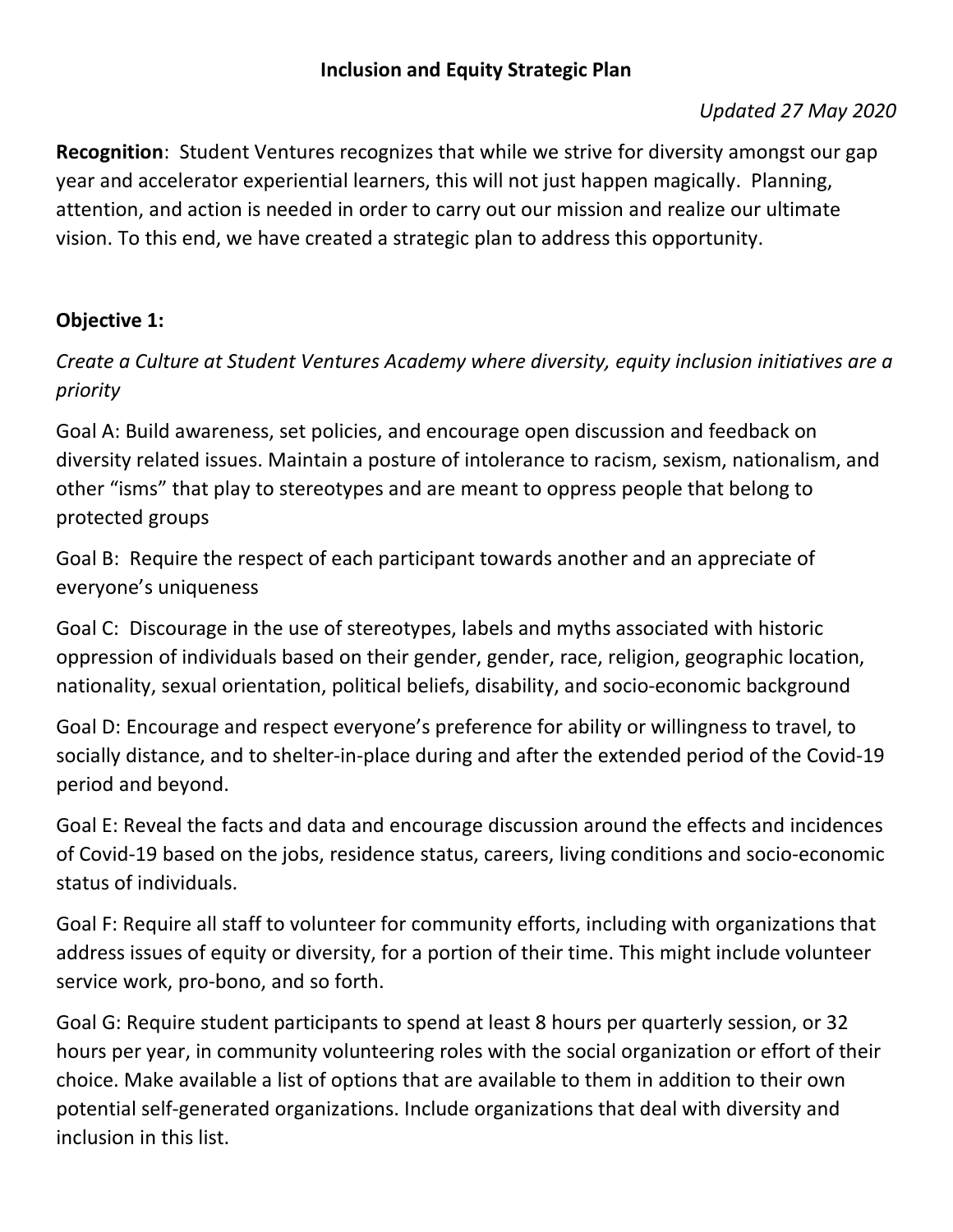Goal H: Establish policies for the reporting and feedback of bullying and develop a culture of intolerance such behavior. Address the issue of bullying in the policies for students, employees, and contractors.

Goal I: Maintain social media and internet presences and associations that are free from discriminatory messages.

Goal J: Include literature and case studies that celebrates the benefits of diversity, equity, and inclusion in the curriculum of our programs.

Goal K: Achieve a 4.0 or higher out of 5.0. Measure the Net Promoter School using the data from student surveys taken post-experience. The survey will entail gauging the feeling of inclusion and equity, amongst other measurements.

### **Objective 2:**

*Recruit, hire and train a diverse and global team of instructors, enrollment counselors, designers and developers as the program grows.* 

Goal A: Grow the Virtual Gap Year and Accelerator programs substantially so that recruitment of a diverse staff may be made possible.

Goal B: Maintain a virtual program designs that will offer flexibility in working mode as a sound inclusion practice.

Goal C: Encourage and hire "work-at-home" staff members, both PT and FT, who may have duties of care for others and thus require flexible work schedules.

Goal D: Include all team members in monthly virtual team meetings, changing time of day and day of week for such a conference call frequently to accommodate all in their schedules.

Goal E: Reach out and purposively recruit team members, including employees and contractors, from groups historically underrepresented in the realms of entrepreneurship and technology.

Goal F: Participate in external organizations and efforts that seek to move the causes of diversity, inclusion, and equity forward. These efforts could include membership, focus groups, conferences, and similar.

Goad G: Achieve a Net Promoter Score of 4.0 out of 5.0. Administer surveys annually to staff and participants.

### **Objective 3:**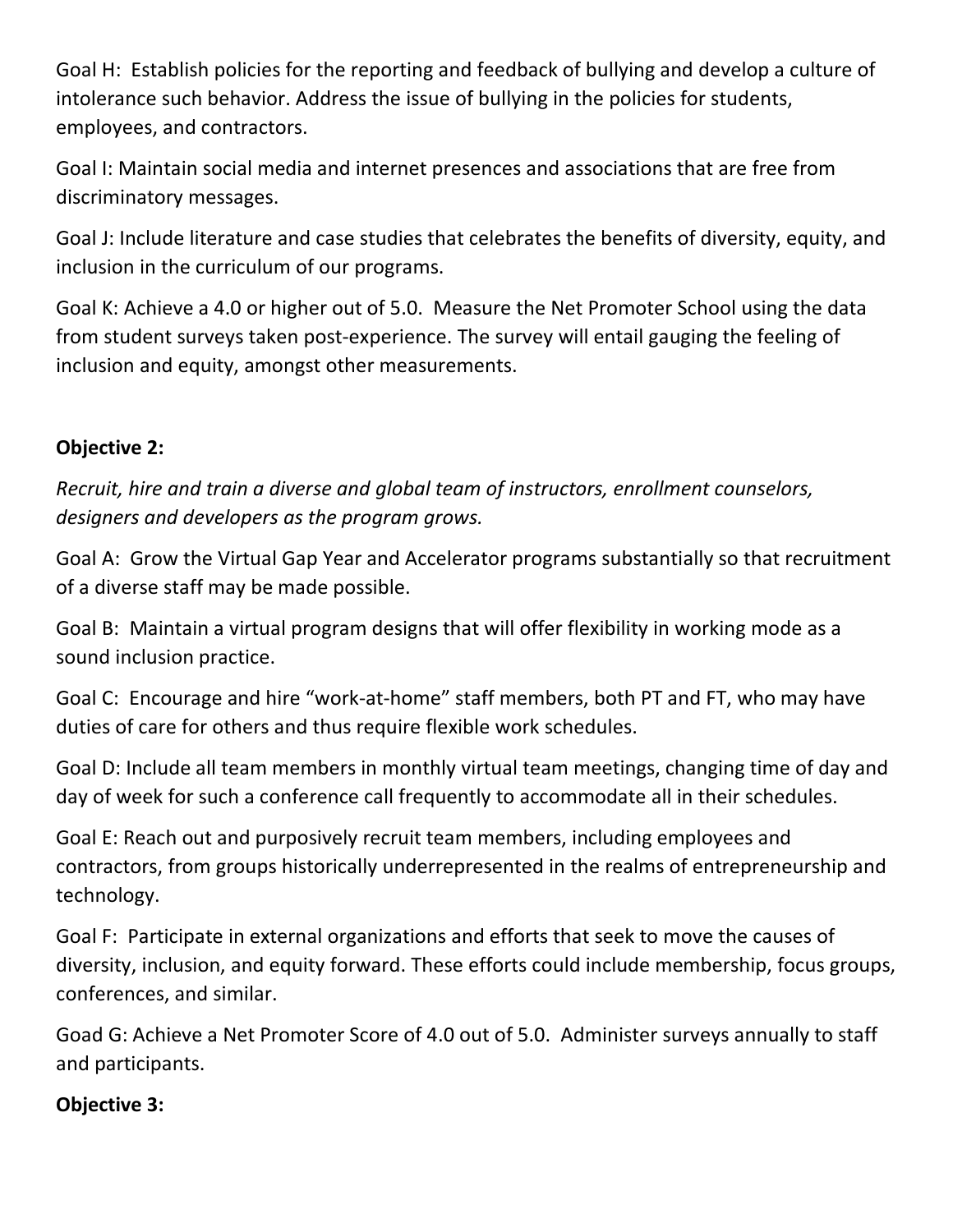*Include a diverse set of individuals from around the globe as a part of the network of advisors, mentors, and virtual guests in the training of our entrepreneurial gap students*

Goal A: Leverage LinkedIn to reach out to at least 100 new unique individual business and technology leaders per year to gauge their interest in interacting and teaching young people.

Goal B: Spend 4 hours per month reaching out to existing networks to identify and recruit unique individuals from around the globe and from different groups to gauge interest and get involved as guest speakers, advisors, and mentors.

Goal C: Network, connect and even partner with diverse groups that may help our team link to a more diverse pool of candidates for these roles of advisors, mentors, and guests.

### **Objective 4:**

*Recruit a diverse, international group of students as participants:*

Goal A: Market our gap year and acceleration programs to potential students beyond North America, to all parts of the world including Europe, Asia, Africa, South America, and Australia.

Goal B: Gain public relations exposure for our gap year and acceleration programs to potential students beyond North America, to all parts of the world including Europe, Asia, Africa, South America, and Australia.

Goal C: Hold virtual events and conferences and invite and recruit students at various levels of "studenthood" throughout the globe.

Goal D: Highlight our international orientation and global student "success" stories through case studies.

Goal E: Execute an Action Research plan that will explore international technology entrepreneur development and publish the results in peer reviewed academic journals.

Goal F: Conduct research on entrepreneurship and digital skills development for students.

Goal G: Measure participant success and achievement using systems of merit and reward with symbols at each stage. Intergrate digital badges using the Badgr.org platform for recognition of individual skill attainment, knowledge application and the delivery of required documents, presentations, and evidence of market reflexive activity.

# **Objective 5:**

*Offer opportunities for participation to diverse set students who may be economically challenged.*